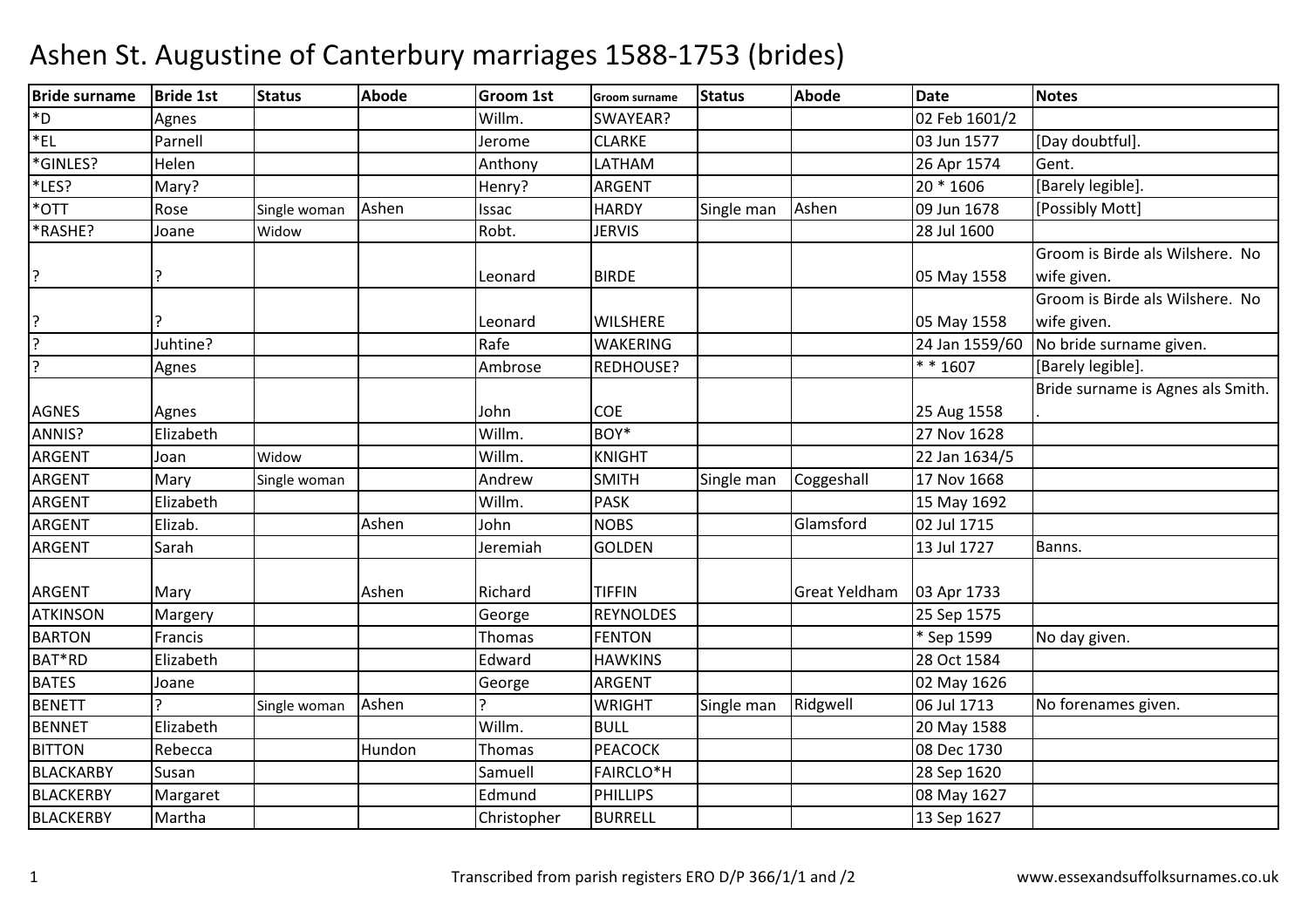| <b>Bride surname</b> | <b>Bride 1st</b> | <b>Status</b> | <b>Abode</b> | <b>Groom 1st</b> | <b>Groom surname</b> | <b>Status</b> | <b>Abode</b>   | <b>Date</b>   | <b>Notes</b>                   |
|----------------------|------------------|---------------|--------------|------------------|----------------------|---------------|----------------|---------------|--------------------------------|
| <b>BLOOMFEILD</b>    | Cicilia          | Widow         |              | Thomas           | <b>SHERBORNE</b>     | Single man    |                | 02 Feb 1646/7 |                                |
| <b>BORAM</b>         | Elenor           |               |              | Robert           | PERIMAN              |               |                | 22 Jul 1624   |                                |
| <b>BOREHAM</b>       | Amy              | Single woman  |              | Daniel           | <b>WADE</b>          | Single man    |                | 20 Oct 1703   |                                |
| <b>BORLY</b>         | Sarah            |               | Hundon       | Robert           | <b>DOBBITO</b>       |               | Hundon         | 20 Jul 1730   | Banns.                         |
| <b>BOWTON</b>        | Agnes            |               |              | John             | <b>BAYLISE</b>       |               |                | 08 Jan 1572/3 |                                |
|                      |                  |               |              |                  |                      |               |                |               | Easter Tuesday 1662, no actual |
| <b>BRIDGE</b>        | Mary             |               |              | Steven           | <b>ARGENT</b>        |               |                | $* * 1662$    | date.                          |
|                      |                  |               | Hedingham    |                  |                      |               | Hedingham      |               |                                |
| <b>BRIDGES</b>       | Ann              |               | Sible        | James            | <b>BROWN</b>         |               | Sible          | 14 Jul 1720   |                                |
| <b>BROWNE</b>        | Mary             |               |              | Richard          | <b>RAND</b>          |               |                | 26 Sep 1626   | Groom is Richard Rand, junior. |
| <b>BROWNE</b>        | Elennor?         |               |              | Henry            | <b>JOHNSON</b>       |               |                | 20 Sep 1632   |                                |
|                      |                  |               | Sibyl        |                  |                      |               |                |               |                                |
| <b>BROWNE</b>        | Anne             |               | Heddingham   | George           | LEACH                |               | Plymouth       | 14 Jul 1746   |                                |
| <b>BUD</b>           | Elizabeth        |               | Ashen        | Stephen          | <b>BYFORD</b>        |               | Ashen          | 06 Nov 1733   |                                |
| <b>BULLOCK</b>       | Elizabeth        |               |              | Roger            | PAGE                 |               |                | 13 Oct 1634   |                                |
| <b>BULLOCKE</b>      | Rose             |               |              | Richard          | <b>JERVIS</b>        |               |                | 29 May 1627   |                                |
| <b>BURBENT?</b>      | Susan            |               |              | Robert           | <b>CRUCIFIX</b>      |               |                | 19 May 1692   |                                |
| <b>BUTCHER</b>       | Susanne          | Single woman  | Ashen        | Johon            | <b>GOLDING</b>       | Single man    | Ashen          | 09 Oct 1711   |                                |
|                      |                  |               |              |                  |                      |               | Steeple        |               |                                |
| <b>BUTCHER</b>       | Elizabeth        |               | Ashen        | Henry            | <b>MAYS</b>          |               | <b>Bumsted</b> | 05 Nov 1730   |                                |
| <b>BUTTLER</b>       | Ann              |               | Stoke        | Elias?           | <b>WADE</b>          | Widower       | Stambrook      | 06 Aug 1647   |                                |
| CANGE?               | Margaret         |               |              | Steven           | <b>BOWRAM</b>        |               |                | 28 Sep 1572   |                                |
| <b>CATLING</b>       | Elizabeth        |               |              | John             | <b>GOLDING</b>       |               |                | 25 Jan 1753   |                                |
| <b>CHAMBERS</b>      | Hannah           |               | Ashen        | William          | <b>BIFORD</b>        |               | Ashen          | 04 Nov 1742   |                                |
| <b>CHAPMAN</b>       | Ann              |               | Ashen        | Isaak            | <b>HARDY</b>         |               | Ashen          | 25 Oct 1747   |                                |
| CHOTE                | Alice            |               |              | Richard          | <b>JAXON</b>         |               |                | 16 Oct 1561   |                                |
| <b>CLARK</b>         | Elyn             |               |              | Willm.           | <b>AGNES</b>         |               |                | 23 Nov 1567   | Groom surname Agnes als Smith. |
|                      |                  |               |              |                  |                      |               |                |               |                                |
| <b>CLARK</b>         | Elyn             |               |              | Willm.           | <b>SMITH</b>         |               |                | 23 Nov 1567   | Groom surname Agnes als Smith. |
| <b>CLARK</b>         | Mary             |               |              | <b>Barnabas</b>  | <b>RAND</b>          |               |                | 20 Sep 1586   |                                |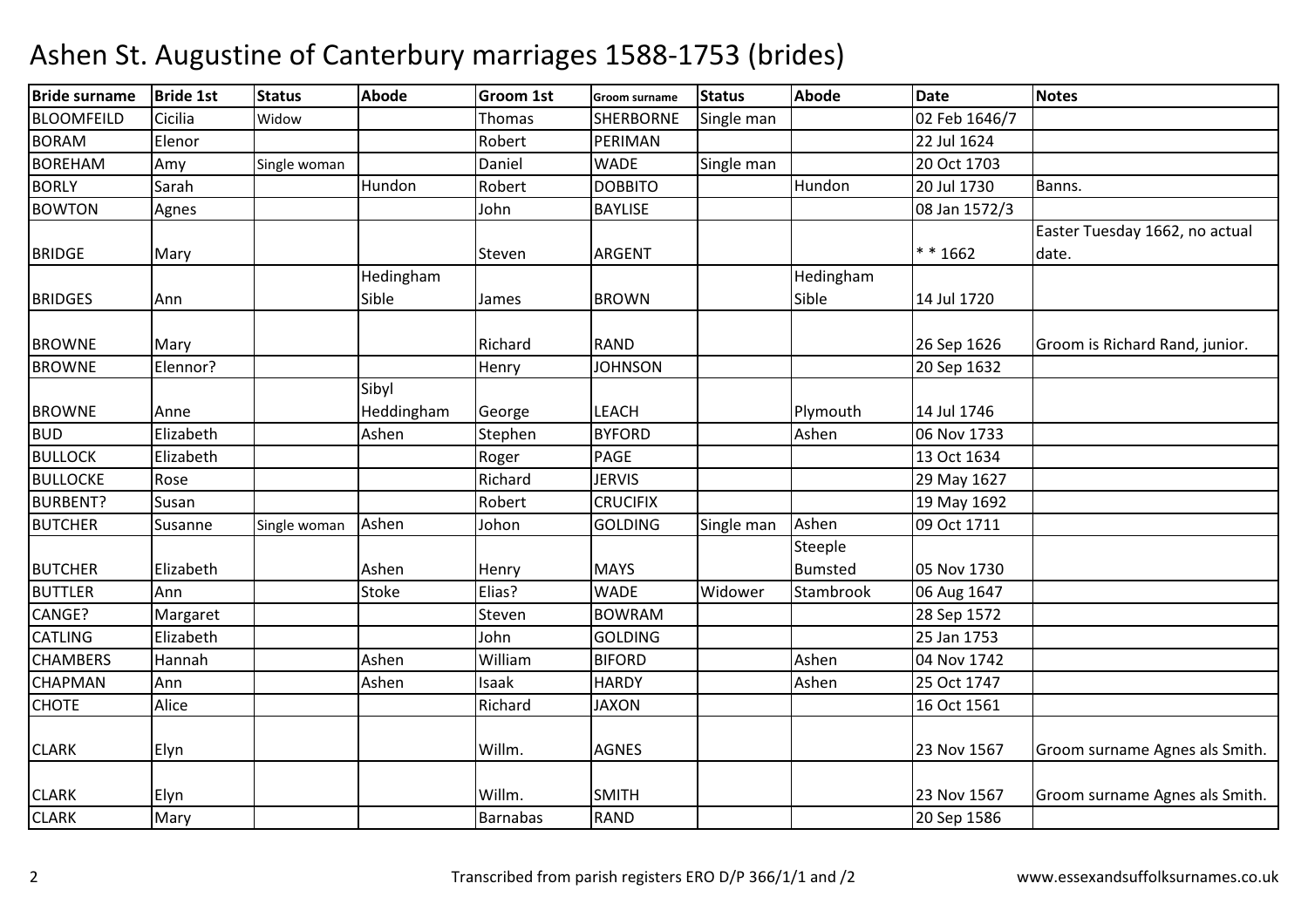#### $Brido$  surname  $Brido$  1st e Bride 1st Status Abode Groom 1st Groom surname Status Abode Date Notes CLARKEE Elizabeth Thomas GRIDLEY 20 Oct 1608 CLARKEE<sub>Sarah</sub> h | Beniaman MUMFORD D Clare 06 Nov 1718 CLASTOCKE?? Phillip Thomas WATT 17 Sep 1571 CLEMENTSS Margaret Hundon n Thomas WEBB CLERKEE<sub>lizabeth</sub> h Single woman Ashen Isaac 10GLES Widower Pentlow w 11 Oct 1671 COALLS?? Elizabeth h Single woman **John DAY** Single man 14 Oct 1708 COFFIN Elizabeth Richard DAUKIN \* \* 1641COMESS<sub>arah</sub> Ashen Stephen JAY Ashen 28 Sep 1738

| Elizabeth<br>Thomas<br><b>GRIDLEY</b><br>20 Oct 1608<br>Sarah<br><b>MUMFORD</b><br>Clare<br>06 Nov 1718<br>Beniaman<br>Phillip<br><b>WATT</b><br>Thomas<br>17 Sep 1571<br>Hundon<br><b>WEBB</b><br>Banns.<br>29 Aug 1731<br>Thomas<br>Margaret<br>Elizabeth<br>Ashen<br><b>OGLES</b><br>Widower<br>Pentlow<br>11 Oct 1671<br>Single woman<br>Isaac<br>Elizabeth<br>John<br><b>DAY</b><br>Single man<br>14 Oct 1708<br>Single woman<br>No date given. 'Contracted in<br>Ashen Church but not according<br>$* * 1641$<br><b>DAUKIN</b><br>to Church of England'.<br>Elizabeth<br>Richard<br>Ashen<br>Ashen<br><b>JAY</b><br>Sarah<br>Stephen<br>28 Sep 1738<br>Waldingfield<br>Elizabeth<br><b>SIDEY</b><br>19 Jun 1672<br>Single man<br><b>Braintree</b><br>Year uncertain.<br>Sam.<br>Elizabeth<br>Jeremiah<br><b>HILLS</b><br>12 Feb 1683/4<br><b>GOLDING</b><br>Sara<br>09 Sep 1722<br>Record hidden by SEAX logo.<br>Jeremiah<br>Yeldham magna 19 Jan 1646/7<br>Ashen<br>John<br><b>BEDLOW</b><br>Widower<br>Single woman<br>Joane<br><b>CROWN</b><br>Andrew<br><b>TURNER</b><br>28 Sep 1703<br>Margueritt<br><b>AlICE</b><br><b>CUSONS</b><br><b>CLAYDON</b><br>28 Oct 1576<br>Bennet<br>Groom surname Albird als<br>Ashen<br><b>ALBIRD</b><br>22 Oct 1646<br>Susan<br>Single man<br>Broster.<br>Single woman<br>George<br>Groom surname Albird als<br>Ashen<br><b>BROSTER</b><br>22 Oct 1646<br>Single man<br>Broster.<br>Susan<br>Single woman<br>George<br><b>DAYNES</b><br>Banns.<br>Margaret<br>Hundon<br>Samuel<br>CHAPMAN<br>30 Sep 1731<br><b>DEEK</b><br>Elizabeth<br>Nicholaus<br><b>SUTTELL</b><br>12 Jun 1561<br><b>DEEK</b><br>Alice<br><b>COLES</b><br>19 Oct 1568<br>Widow<br>George<br><b>DEEKS</b><br>Ashen<br>William<br>Ashen<br>Mary<br><b>HOLDING</b><br>15 Jun 1736<br><b>DENHAM</b><br>John<br><b>DICKENSON</b><br>08 Nov 1573<br>Dority<br><b>DOD</b><br>Elizabeth<br><b>ARGENT</b><br>13 Jul 1619<br>George | <b>Drige surname</b> | Ibrige 121 | <b>Status</b> | Annae | Groom 1st | Groom surname | platus     | Annae | vate        | <b>NOLES</b> |
|------------------------------------------------------------------------------------------------------------------------------------------------------------------------------------------------------------------------------------------------------------------------------------------------------------------------------------------------------------------------------------------------------------------------------------------------------------------------------------------------------------------------------------------------------------------------------------------------------------------------------------------------------------------------------------------------------------------------------------------------------------------------------------------------------------------------------------------------------------------------------------------------------------------------------------------------------------------------------------------------------------------------------------------------------------------------------------------------------------------------------------------------------------------------------------------------------------------------------------------------------------------------------------------------------------------------------------------------------------------------------------------------------------------------------------------------------------------------------------------------------------------------------------------------------------------------------------------------------------------------------------------------------------------------------------------------------------------------------------------------------------------------------------------------------------------------------------------------------------------------------------------------------------------------------------------|----------------------|------------|---------------|-------|-----------|---------------|------------|-------|-------------|--------------|
|                                                                                                                                                                                                                                                                                                                                                                                                                                                                                                                                                                                                                                                                                                                                                                                                                                                                                                                                                                                                                                                                                                                                                                                                                                                                                                                                                                                                                                                                                                                                                                                                                                                                                                                                                                                                                                                                                                                                          | <b>CLARKE</b>        |            |               |       |           |               |            |       |             |              |
|                                                                                                                                                                                                                                                                                                                                                                                                                                                                                                                                                                                                                                                                                                                                                                                                                                                                                                                                                                                                                                                                                                                                                                                                                                                                                                                                                                                                                                                                                                                                                                                                                                                                                                                                                                                                                                                                                                                                          | <b>CLARKE</b>        |            |               |       |           |               |            |       |             |              |
|                                                                                                                                                                                                                                                                                                                                                                                                                                                                                                                                                                                                                                                                                                                                                                                                                                                                                                                                                                                                                                                                                                                                                                                                                                                                                                                                                                                                                                                                                                                                                                                                                                                                                                                                                                                                                                                                                                                                          | <b>CLASTOCKE?</b>    |            |               |       |           |               |            |       |             |              |
|                                                                                                                                                                                                                                                                                                                                                                                                                                                                                                                                                                                                                                                                                                                                                                                                                                                                                                                                                                                                                                                                                                                                                                                                                                                                                                                                                                                                                                                                                                                                                                                                                                                                                                                                                                                                                                                                                                                                          | <b>CLEMENTS</b>      |            |               |       |           |               |            |       |             |              |
|                                                                                                                                                                                                                                                                                                                                                                                                                                                                                                                                                                                                                                                                                                                                                                                                                                                                                                                                                                                                                                                                                                                                                                                                                                                                                                                                                                                                                                                                                                                                                                                                                                                                                                                                                                                                                                                                                                                                          | <b>CLERKE</b>        |            |               |       |           |               |            |       |             |              |
|                                                                                                                                                                                                                                                                                                                                                                                                                                                                                                                                                                                                                                                                                                                                                                                                                                                                                                                                                                                                                                                                                                                                                                                                                                                                                                                                                                                                                                                                                                                                                                                                                                                                                                                                                                                                                                                                                                                                          | COALLS?              |            |               |       |           |               |            |       |             |              |
|                                                                                                                                                                                                                                                                                                                                                                                                                                                                                                                                                                                                                                                                                                                                                                                                                                                                                                                                                                                                                                                                                                                                                                                                                                                                                                                                                                                                                                                                                                                                                                                                                                                                                                                                                                                                                                                                                                                                          | <b>COFFIN</b>        |            |               |       |           |               |            |       |             |              |
|                                                                                                                                                                                                                                                                                                                                                                                                                                                                                                                                                                                                                                                                                                                                                                                                                                                                                                                                                                                                                                                                                                                                                                                                                                                                                                                                                                                                                                                                                                                                                                                                                                                                                                                                                                                                                                                                                                                                          | <b>COMES</b>         |            |               |       |           |               |            |       |             |              |
|                                                                                                                                                                                                                                                                                                                                                                                                                                                                                                                                                                                                                                                                                                                                                                                                                                                                                                                                                                                                                                                                                                                                                                                                                                                                                                                                                                                                                                                                                                                                                                                                                                                                                                                                                                                                                                                                                                                                          | <b>COOTE</b>         |            |               |       |           |               |            |       |             |              |
|                                                                                                                                                                                                                                                                                                                                                                                                                                                                                                                                                                                                                                                                                                                                                                                                                                                                                                                                                                                                                                                                                                                                                                                                                                                                                                                                                                                                                                                                                                                                                                                                                                                                                                                                                                                                                                                                                                                                          | <b>COOTE</b>         |            |               |       |           |               |            |       |             |              |
|                                                                                                                                                                                                                                                                                                                                                                                                                                                                                                                                                                                                                                                                                                                                                                                                                                                                                                                                                                                                                                                                                                                                                                                                                                                                                                                                                                                                                                                                                                                                                                                                                                                                                                                                                                                                                                                                                                                                          | CORNER?              |            |               |       |           |               |            |       |             |              |
|                                                                                                                                                                                                                                                                                                                                                                                                                                                                                                                                                                                                                                                                                                                                                                                                                                                                                                                                                                                                                                                                                                                                                                                                                                                                                                                                                                                                                                                                                                                                                                                                                                                                                                                                                                                                                                                                                                                                          | <b>CRAFT</b>         |            |               |       |           |               |            |       |             |              |
|                                                                                                                                                                                                                                                                                                                                                                                                                                                                                                                                                                                                                                                                                                                                                                                                                                                                                                                                                                                                                                                                                                                                                                                                                                                                                                                                                                                                                                                                                                                                                                                                                                                                                                                                                                                                                                                                                                                                          |                      |            |               |       |           |               |            |       |             |              |
|                                                                                                                                                                                                                                                                                                                                                                                                                                                                                                                                                                                                                                                                                                                                                                                                                                                                                                                                                                                                                                                                                                                                                                                                                                                                                                                                                                                                                                                                                                                                                                                                                                                                                                                                                                                                                                                                                                                                          |                      |            |               |       |           |               |            |       |             |              |
|                                                                                                                                                                                                                                                                                                                                                                                                                                                                                                                                                                                                                                                                                                                                                                                                                                                                                                                                                                                                                                                                                                                                                                                                                                                                                                                                                                                                                                                                                                                                                                                                                                                                                                                                                                                                                                                                                                                                          | <b>DAWKIN</b>        |            |               |       |           |               |            |       |             |              |
|                                                                                                                                                                                                                                                                                                                                                                                                                                                                                                                                                                                                                                                                                                                                                                                                                                                                                                                                                                                                                                                                                                                                                                                                                                                                                                                                                                                                                                                                                                                                                                                                                                                                                                                                                                                                                                                                                                                                          | <b>DAWKIN</b>        |            |               |       |           |               |            |       |             |              |
|                                                                                                                                                                                                                                                                                                                                                                                                                                                                                                                                                                                                                                                                                                                                                                                                                                                                                                                                                                                                                                                                                                                                                                                                                                                                                                                                                                                                                                                                                                                                                                                                                                                                                                                                                                                                                                                                                                                                          |                      |            |               |       |           |               |            |       |             |              |
|                                                                                                                                                                                                                                                                                                                                                                                                                                                                                                                                                                                                                                                                                                                                                                                                                                                                                                                                                                                                                                                                                                                                                                                                                                                                                                                                                                                                                                                                                                                                                                                                                                                                                                                                                                                                                                                                                                                                          |                      |            |               |       |           |               |            |       |             |              |
|                                                                                                                                                                                                                                                                                                                                                                                                                                                                                                                                                                                                                                                                                                                                                                                                                                                                                                                                                                                                                                                                                                                                                                                                                                                                                                                                                                                                                                                                                                                                                                                                                                                                                                                                                                                                                                                                                                                                          |                      |            |               |       |           |               |            |       |             |              |
|                                                                                                                                                                                                                                                                                                                                                                                                                                                                                                                                                                                                                                                                                                                                                                                                                                                                                                                                                                                                                                                                                                                                                                                                                                                                                                                                                                                                                                                                                                                                                                                                                                                                                                                                                                                                                                                                                                                                          |                      |            |               |       |           |               |            |       |             |              |
|                                                                                                                                                                                                                                                                                                                                                                                                                                                                                                                                                                                                                                                                                                                                                                                                                                                                                                                                                                                                                                                                                                                                                                                                                                                                                                                                                                                                                                                                                                                                                                                                                                                                                                                                                                                                                                                                                                                                          |                      |            |               |       |           |               |            |       |             |              |
|                                                                                                                                                                                                                                                                                                                                                                                                                                                                                                                                                                                                                                                                                                                                                                                                                                                                                                                                                                                                                                                                                                                                                                                                                                                                                                                                                                                                                                                                                                                                                                                                                                                                                                                                                                                                                                                                                                                                          |                      |            |               |       |           |               |            |       |             |              |
|                                                                                                                                                                                                                                                                                                                                                                                                                                                                                                                                                                                                                                                                                                                                                                                                                                                                                                                                                                                                                                                                                                                                                                                                                                                                                                                                                                                                                                                                                                                                                                                                                                                                                                                                                                                                                                                                                                                                          | <b>DREWRY</b>        | Dorothe    | Single woman  |       | Henry     | <b>KEENE</b>  | Single man |       | 28 Sep 1647 |              |
| Edmund<br>Mary<br><b>FENTON</b><br>22 Apr 1599                                                                                                                                                                                                                                                                                                                                                                                                                                                                                                                                                                                                                                                                                                                                                                                                                                                                                                                                                                                                                                                                                                                                                                                                                                                                                                                                                                                                                                                                                                                                                                                                                                                                                                                                                                                                                                                                                           | <b>EDWARDES</b>      |            |               |       |           |               |            |       |             |              |
| <b>Stoke</b><br>Richard<br><b>TABOR</b><br><b>Stoke</b><br>Ester<br>13 Dec 1647<br>Single man<br>Single woman                                                                                                                                                                                                                                                                                                                                                                                                                                                                                                                                                                                                                                                                                                                                                                                                                                                                                                                                                                                                                                                                                                                                                                                                                                                                                                                                                                                                                                                                                                                                                                                                                                                                                                                                                                                                                            | <b>EDWARDES</b>      |            |               |       |           |               |            |       |             |              |
| Ashen<br>Cavendish<br>Mary<br>Thomas<br><b>GOLDING</b><br>Single man<br>04 Sep 1673<br>Single woman                                                                                                                                                                                                                                                                                                                                                                                                                                                                                                                                                                                                                                                                                                                                                                                                                                                                                                                                                                                                                                                                                                                                                                                                                                                                                                                                                                                                                                                                                                                                                                                                                                                                                                                                                                                                                                      | <b>EVERARD</b>       |            |               |       |           |               |            |       |             |              |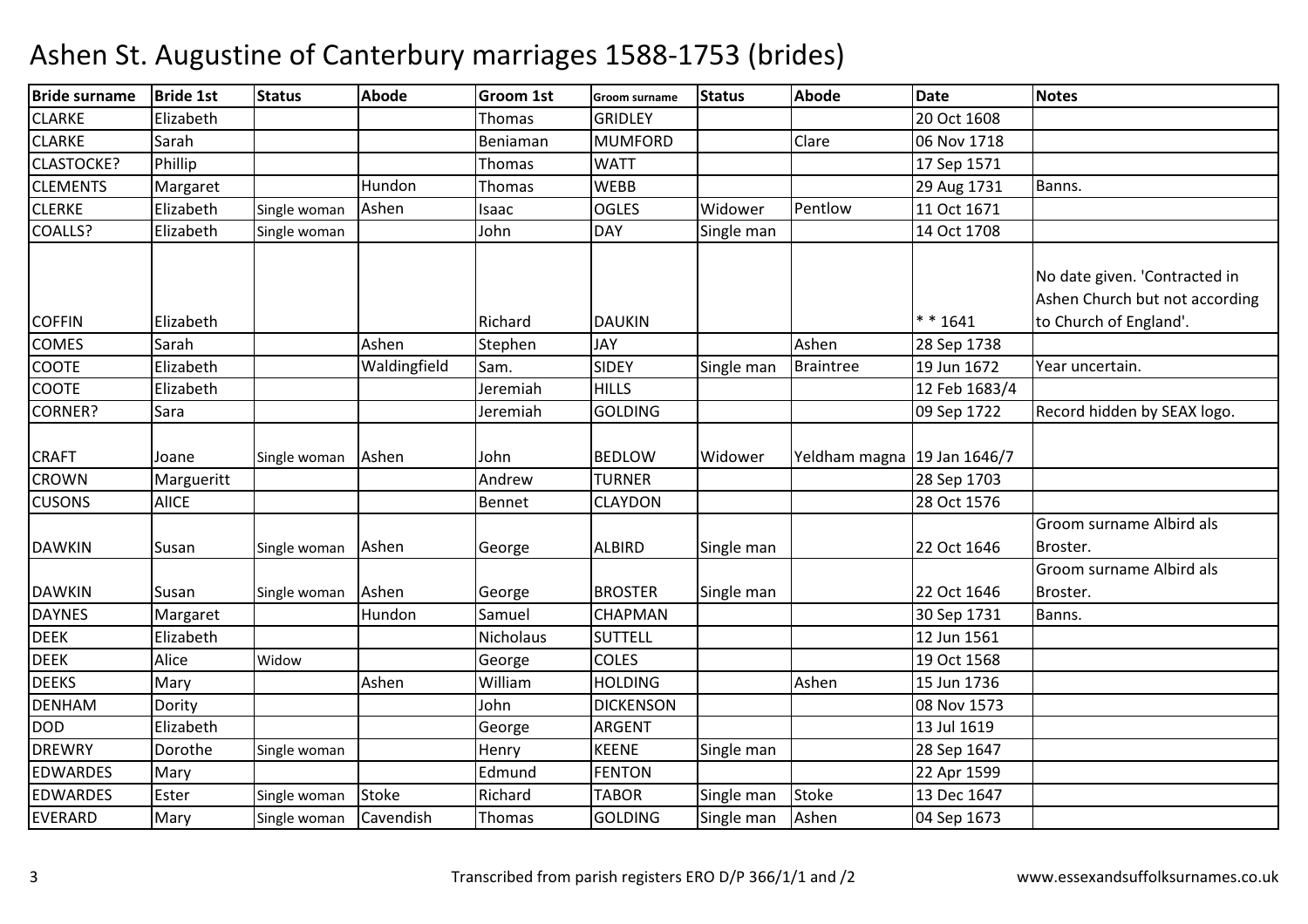| <b>Bride surname</b> | <b>Bride 1st</b> | <b>Status</b> | <b>Abode</b> | <b>Groom 1st</b> | <b>Groom surname</b> | <b>Status</b> | <b>Abode</b>    | <b>Date</b>   | <b>Notes</b>               |
|----------------------|------------------|---------------|--------------|------------------|----------------------|---------------|-----------------|---------------|----------------------------|
| <b>FENTON</b>        | Elizabeth        |               |              | Edmond           | GOODIFFE?            |               |                 | 20 Jun 1603   |                            |
| <b>FENTON</b>        | Mary             |               |              | Richard          | <b>BARNARD</b>       |               |                 | 08 Oct 1604   |                            |
| <b>FENTON</b>        | Margaret         |               |              | John             | FRENCH?              |               |                 | * Jun 1605    | Mr.                        |
| FIRMAN               | Alis             |               |              | Jiales           | <b>WAFORDE</b>       |               |                 | 25 Jul 1615   |                            |
| <b>FIRMIN</b>        | Eliz.            |               |              | Isak             | <b>OGLEY</b>         |               |                 | 13 Apr 1699   |                            |
| <b>FORDBANK</b>      | Rebecca          |               |              | Daniel           | <b>WADE</b>          |               |                 | 16 Sep 1742   |                            |
| <b>FREER</b>         | Susan            |               |              | Christopher      | LAYER                |               |                 | 02 Nov 1647   | Gent.                      |
| FREN*                | Margaret         |               |              | Stephen          | <b>TURNER</b>        |               |                 | 22 Apr 1630   |                            |
| <b>FRENCHE?</b>      | Elizabeth        |               |              | <b>Thomas</b>    | <b>WRIGHT</b>        |               |                 | 07 Jul 1578   |                            |
|                      |                  |               |              |                  |                      |               |                 |               |                            |
| <b>GARGRAVE</b>      | Philadelphe      | Widow         | Ashen        | James            | <b>LACY</b>          | Single man    | Grinsted, Essex | 19 May 1710   |                            |
| GARRORD              | Cisely           |               |              | Thomas           | <b>REDHOUSE</b>      |               |                 | 18 Oct 1597   |                            |
| <b>GARROULDE</b>     | Alice            |               |              | Roger            | <b>MERRILLS</b>      |               |                 | 03 Oct 1571   |                            |
| <b>GOLDING</b>       | Susan            | Widow         |              | Thomas           | <b>RUSHEN</b>        | Single man    |                 | 07 * 1665     | Month illegible.           |
| <b>GOLDING</b>       | Mary             | Widow         |              | Samuel           | <b>ROBINSON</b>      |               |                 | 04 Oct 1696   | Bride is Reed als Golding. |
| <b>GREENE</b>        | Joane            |               |              | Willm.           | <b>HEWES</b>         |               |                 | 13 Apr 1596   |                            |
| <b>GREGORIE</b>      | Joane            |               |              | John             | <b>PAGE</b>          |               |                 | 01 Dec 1603   |                            |
| <b>GRENE</b>         | Margaret         | Widow         |              | Bartholmew       | <b>MASCALL</b>       |               |                 | 22 Apr 1612   |                            |
| <b>GRIDLEY</b>       | Susan            |               |              | Thomas           | <b>GERVASE</b>       |               |                 | * Mar 1608/9  |                            |
| <b>GRIDLY</b>        | Margaret         |               |              | John             | <b>STEVEN</b>        |               |                 | 12 May 1601   |                            |
| <b>GRIDYE</b>        | Mary             |               |              | Robert           | [PR]AKET?            |               |                 | 16 Feb 1695/6 |                            |
| <b>GROOME</b>        | Anne             |               |              | Willm.           | <b>HEWES</b>         |               |                 | 25 Apr 1603   |                            |
| <b>GURTON?</b>       | Margaret         |               |              | John             | <b>STUBBIN</b>       |               |                 | 12 * 1632     |                            |
| <b>HALL</b>          | Hannai           | Widow         |              | Roger            | <b>GOLDING</b>       | Single man    |                 | 15 Mar 1688/9 |                            |
| <b>HALLS</b>         | Judith           |               |              | John             | <b>GOLDEN</b>        |               |                 | 21 May 1727   | Banns.                     |
| <b>HAMMOND</b>       | Sarah            |               |              | Nathaniel        | <b>ALLOT</b>         |               |                 | 01 Oct 1724   |                            |
| HANCOCTES?           | Margaret         |               |              | John             | <b>JERVIS</b>        |               |                 | 11 Aug 1562   |                            |
| <b>HAYWARD</b>       | Elizabeth        |               |              | William          | PASKE?               |               |                 | 25 May 1635   |                            |
| <b>HEINARS</b>       | Frances          |               |              | Phillip          | <b>BICKNER</b>       |               |                 | 04 Oct 1604   |                            |
| <b>HERON</b>         | Elizabeth        |               |              | William          | SIDAYE               |               |                 | 28 Nov 1611   |                            |
| $HILL^*$             | Sarah            |               |              | Richard          | <b>WHITE</b>         |               |                 | 02 Apr 1631   |                            |
| <b>HILLS</b>         | Elizabeth        |               |              | Thomas           | <b>MITSON</b>        |               |                 | 03 Apr 1703   |                            |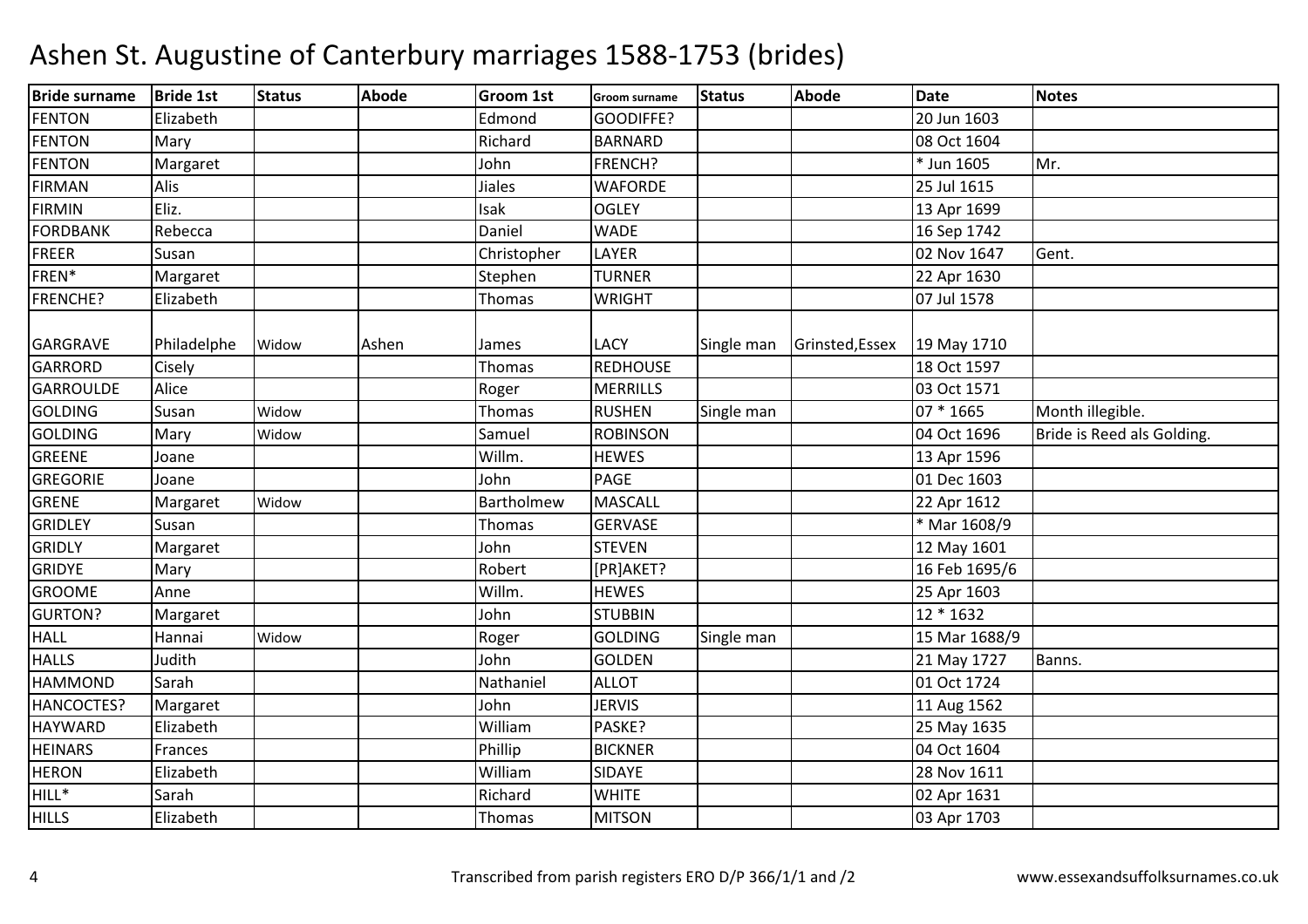| <b>Bride surname</b> | <b>Bride 1st</b> | <b>Status</b> | <b>Abode</b> | <b>Groom 1st</b> | <b>Groom surname</b> | <b>Status</b> | <b>Abode</b>   | <b>Date</b>          | <b>Notes</b>                        |
|----------------------|------------------|---------------|--------------|------------------|----------------------|---------------|----------------|----------------------|-------------------------------------|
| <b>HILLS</b>         | Elizab.          | Single woman  | Ashen        | <b>Thomas</b>    | <b>MILTSON</b>       | Single man    | Stoke          | $\overline{**}$ 1711 | No date given.                      |
| <b>HILLS</b>         | Elizabeth        |               | Hundon       | John Hills       | <b>MILLS</b>         |               | Hundon         | 23 Aug 1730          |                                     |
| <b>HOW</b>           | Elizabeth        |               | Hundon       | George           | <b>HECKSON</b>       |               | Hundon         | 20 Sep 1730          |                                     |
| <b>HULL</b>          | Mary             | Single woman  |              | George           | <b>WRIGHT</b>        | Single man    |                | 02 Nov 1713          |                                     |
|                      |                  |               |              |                  |                      |               |                |                      |                                     |
| <b>HURRILL</b>       | Mary             |               |              | Willm.           | [L ]ANY              |               | Walter Belcham | 25 Dec 1693          |                                     |
| <b>JACSON</b>        | Bridget          |               |              | John?            | <b>BUSTE</b>         |               |                | 12 Oct 1614          |                                     |
| <b>JAXON</b>         | Mary             |               |              | <b>Thomas</b>    | <b>BALLOCK</b>       |               |                | 17 May 1597          |                                     |
| <b>JAY</b>           | Mary             |               |              | John             | <b>ELY</b>           |               |                | 10 Apr 1727          | Lic.                                |
| <b>JERVASE</b>       | Mary             | Single woman  | Ashen        | William          | <b>KNIGHTS</b>       | Widower       | Ashen          | 29 Sep 1664          |                                     |
| <b>KEMP</b>          | Alice            | Single woman  | Ashen        | William          | <b>DIKES</b>         | Widower       | Ashen          | 15 Jan 1677/8        |                                     |
|                      |                  |               | Castle       |                  |                      |               | Sibyl          |                      |                                     |
| <b>KING</b>          |                  |               | Henningham   | Joseph           | <b>FINCH</b>         |               | Henningham     | 11 Nov 1741          | Bride's forename not given.         |
| <b>LANCASTER</b>     | Ann              |               | Stoke        | John             | STR[AI]ND            |               | Stoke          | 18 Sep 1647          |                                     |
| <b>LEPER</b>         | Anne             |               |              | John             | <b>DIXIE</b>         |               |                | 21 Jan 1562/3        |                                     |
| <b>LION</b>          | Sarah            |               |              | Robert           | QUI?                 |               |                | 24 Jun 1624          |                                     |
| LOVE                 | Anne             |               |              | Edmund           | <b>OSBORNE</b>       |               |                | 03 Oct 1588          |                                     |
| <b>LUCKINGE</b>      | Mary             |               |              | Richard          | <b>RAYNOLD</b>       |               |                | 12 Jan 1572/3        |                                     |
|                      |                  |               |              |                  |                      |               |                |                      |                                     |
| <b>LYNES</b>         | Ann              |               |              | William          | <b>CLARK</b>         |               |                | 13 Nov 1724          | Two entries of this, 2nd has Lines. |
| <b>MALTON</b>        | Marrible         | Single woman  | Ashen        | William          | <b>NOBLE</b>         | Single man    | Ashen          | 18 Aug 1711          |                                     |
| <b>MANFIELD</b>      | Mary             |               | Hundon       | James            | <b>JOLLY</b>         |               | Hundon         | 01 Nov 1730          |                                     |
| <b>MANFIELD</b>      | Elizabeth        |               | Hundon       | John             | <b>PRIOR</b>         | Widower       | Ketton         | 30 Aug 1731          | Banns.                              |
| MANNARD?             | Elizabeth        |               | Yeldam       | <b>Thomas</b>    | ANIS?                |               |                | 27 Jan 1698/9        |                                     |
| <b>MARLTON</b>       | Ann              |               |              | Willm.           | <b>SHED</b>          |               | Ridgwell       | * Dec 1715           |                                     |
| <b>MARLTON</b>       | Mary             |               |              | Jeffery          | <b>MUMFORD</b>       |               |                | 04 Oct 1722          |                                     |
| <b>MARTEN</b>        | Phillip          |               |              | Bartholmew       | <b>BRUET</b>         |               |                | 11 Apr 1559          |                                     |
| MASON?               | Elizabeth        |               |              | Bartholomew      | <b>ATKINS</b>        |               |                | 15 May 1633          |                                     |
|                      |                  |               |              |                  |                      |               |                |                      |                                     |
|                      |                  |               |              |                  |                      |               | Swaffum,       |                      |                                     |
| <b>MEEDE</b>         | Joanna           |               |              | Roger            | <b>RANT</b>          |               | Cambridgeshire | 13 Aug 1660          | Gent.                               |
| <b>MILLER</b>        | Amy              | Widow         |              | Daniel           | <b>CLARK</b>         |               |                | 14 Jan 1634/5        |                                     |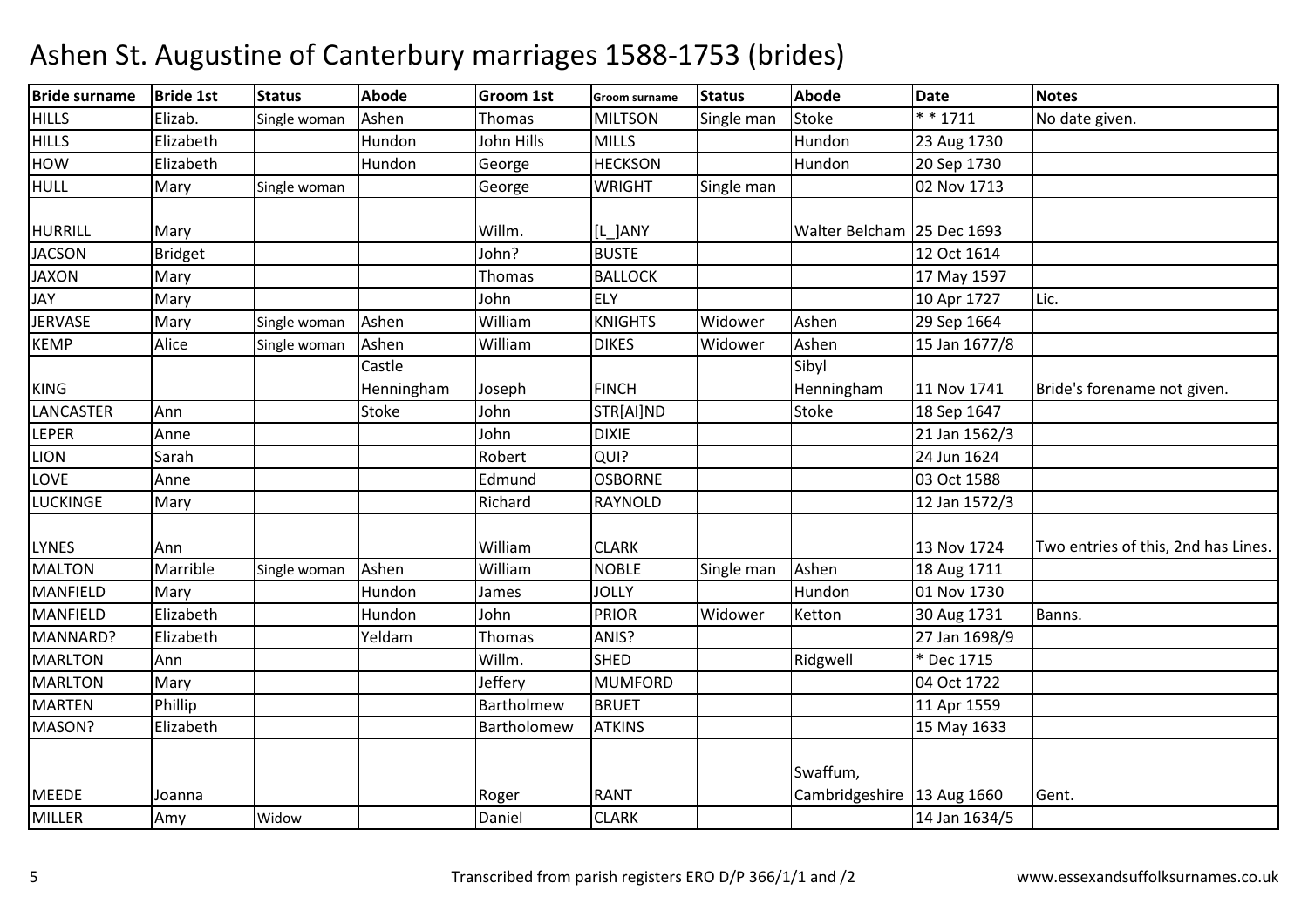| <b>Bride surname</b> | <b>Bride 1st</b> | <b>Status</b> | <b>Abode</b> | <b>Groom 1st</b> | Groom surname    | <b>Status</b> | <b>Abode</b>       | <b>Date</b>   | <b>Notes</b>                   |
|----------------------|------------------|---------------|--------------|------------------|------------------|---------------|--------------------|---------------|--------------------------------|
| MORTWETE?            | Margaret         |               |              | William          | <b>WHITE</b>     |               |                    | 27 Sep 1683   |                                |
|                      |                  |               |              |                  |                  |               |                    |               |                                |
| <b>OGLE</b>          | Mary             |               | Ashen        | Joseph           | CHANSFIELD       |               | Great Yeldham      | 09 Oct 1743   |                                |
| <b>OGLES</b>         | Susannah         |               |              | David            | <b>PLAIL</b>     |               |                    | 30 Jul 1732   | Banns.                         |
| <b>PADGE</b>         | Mary             |               |              | Henry            | LANKESTER        |               |                    | 20 Sep 1609   |                                |
| PAGE                 | Sarah            |               |              | John             | <b>LINES</b>     |               |                    | 31 May 1627   |                                |
| PAGE                 | Rebecca          |               |              | John             | <b>PRUER</b>     |               |                    | 27 May 1630   |                                |
| PANNELL              | Rose             |               |              | Gregori          | <b>WRIGHT</b>    |               |                    | 10 Dec 1612   |                                |
| PAYNE?               | Elizabeth        |               |              | Michael          | <b>AGNES</b>     |               |                    | 07 Jun 1565   | Groom surname Agnes als Smith. |
| PAYNE?               | Elizabeth        |               |              | Michael          | <b>SMITH</b>     |               |                    | 07 Jun 1565   | Groom surname Agnes als Smith. |
| PILGRIM              | Margaret         |               |              | Robt.            | <b>RANDE</b>     |               |                    | 04 Aug 1572   |                                |
| PLAIL                | Sarah            |               |              | Willm.           | <b>BYFORD</b>    |               |                    | 04 Oct 1726   | Banns.                         |
| PLAILE               | Sarai            |               |              | Samuel           | <b>TURNER</b>    |               |                    | 28 Sep 1703   |                                |
| POLLARD              | Ellen            |               | Ashen        | Ambrose          | SPARROW          |               | Stoke              | 20 Nov 1741   |                                |
| <b>POOLE</b>         | Jane             |               | Ashen        | <b>Thomas</b>    | <b>ILGER</b>     |               | Upper Yeldham      | 29 Jun 1736   |                                |
| PORIT?               | Ann              |               | Hundon       | John             | <b>CHAPMAN</b>   |               | Hundon             | 12 Apr 1719   |                                |
| <b>RAND</b>          | Alice            |               |              | Henry            | <b>GOLDING</b>   |               |                    | 18 Oct 1569   | Gentleman.                     |
| RAND                 | Alice            |               |              | Henry            | PANNELL          |               |                    | 25 Jul 1570   |                                |
| <b>RAND</b>          | Elizabeth        |               |              | John             | <b>BEALEKIN?</b> |               |                    | 04 Oct 1573   |                                |
| <b>RANSOM</b>        | Mary             | Single woman  |              | Isaak            | <b>HARDY</b>     | Single man    |                    | $* * 1711$    | No date given.                 |
| <b>REDHOUSE</b>      | Alice            | Single woman  | Ashen        | Thomas           | LUSEY            | Single man    | Ovington           | 25 Feb 1646/7 |                                |
| <b>REDHOUSE</b>      | Frances          | Widow         | Wixhoe       | Willm.           | <b>PARCHMENT</b> | Widower       | Kotton             | 27 Sep 1647   |                                |
| <b>REED</b>          | Mary             | Widow         |              | Samuel           | <b>ROBINSON</b>  |               |                    | 04 Oct 1696   | Bride is Reed als Golding.     |
|                      |                  |               |              |                  |                  |               | <b>Belchamp St</b> |               |                                |
| <b>RICH</b>          | Prudence         | Single woman  | Ashen        | Cornelius        | <b>BREWER</b>    | Single man    | Paul               | 14 Jan 1678/9 |                                |
| RIRKE?               | Mary             |               |              | Edward           | ROUTE?           |               |                    | 19 Jul 1632   |                                |
| <b>ROBINSON</b>      | Elizabeth        |               |              | Willm.           | <b>JEEPS</b>     |               |                    | 29 May 1727   | Banns. [Deeks?].               |
| <b>ROBINSON</b>      | Mary             |               |              | Edward           | POLLARD          |               |                    | 20 May 1728   | Banns.                         |
| <b>ROOTE</b>         | Elizabeth        |               | Ashen        | Thomas           | <b>WARD</b>      |               | Ashen              | 17 May 1733   |                                |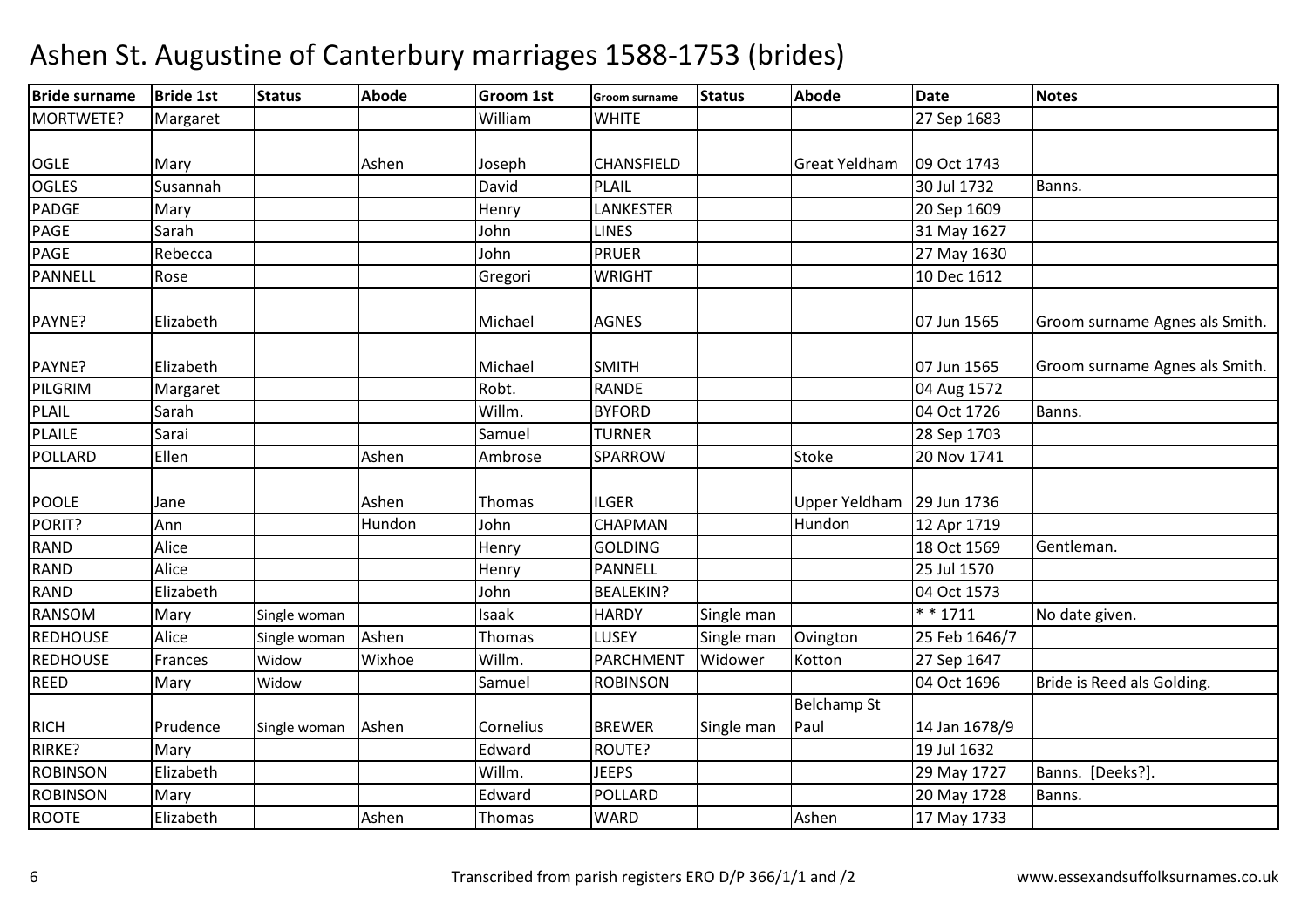| <b>Bride surname</b> | <b>Bride 1st</b> | <b>Status</b> | <b>Abode</b>    | Groom 1st | Groom surname   | <b>Status</b> | <b>Abode</b>         | <b>Date</b>   | <b>Notes</b>                      |
|----------------------|------------------|---------------|-----------------|-----------|-----------------|---------------|----------------------|---------------|-----------------------------------|
|                      |                  |               |                 |           |                 |               |                      |               | [Halstead?] [Bride's surname may  |
| <b>RUFFLE?</b>       | Sarah            |               | Hasd gise?      | Sammuel   | <b>BRIDGE</b>   | Single man    | Ashen                | 06 Sep 1678   | be Ruffle].                       |
| <b>SAMPSON</b>       | Elizabeth        | Widow         |                 | Symon     | <b>JAXON</b>    |               |                      | 15 Oct 1560   |                                   |
| SEETON?              | Mary             | Single woman  | Ashen           | Wm?       | <b>CLARK</b>    | Widower       | $S^*$                | * Mar 1672/3  |                                   |
| <b>SHARPE</b>        | Barbarie         |               |                 | William   | <b>WALFORD</b>  |               |                      | * Nov 1623    |                                   |
| SHELLINGHAM          | Mary             | Single woman  |                 | Laurence  | COOK            | Single man    | Kitton               | 14 Aug 1715   |                                   |
| SILLLIE?             | Joane            |               |                 | Ambrose   | <b>REDHOUSE</b> |               |                      | 09 Feb 1603/4 |                                   |
|                      |                  |               |                 |           |                 |               |                      |               | Bride surname is Agnes als Smith. |
| <b>SMITH</b>         | Agnes            |               |                 | John      | COE             |               |                      | 25 Aug 1558   |                                   |
| <b>SMITH</b>         | Alice            |               |                 | Richard   | <b>RAYMENT</b>  |               |                      | 15 Oct 1581   |                                   |
| <b>SMITH</b>         | Hanah            |               |                 | Samuel    | <b>SYMONDS</b>  |               |                      | 22 Jul 1658   | Gent.                             |
| <b>SMITH</b>         | Mary             |               | Swofe?          | Daniell   | <b>MAYES</b>    |               | Cambridge            | 03 Jul 1669   |                                   |
|                      |                  |               |                 |           |                 |               | Wilburham            |               |                                   |
| <b>SMITH</b>         | Mary             |               | Barrington      | Robert    | <b>WHISKIN</b>  |               | magna                | 11 Mar 1730/1 |                                   |
| SMYE?                | Sara             |               |                 | Willm.    | <b>ARGENT</b>   |               |                      | 31 Oct 1700   |                                   |
|                      |                  |               | Steeple         |           |                 |               |                      |               |                                   |
| <b>SPARKES</b>       | Mary             | Widow         | <b>Bumpsted</b> | Richard   | <b>BETTS</b>    | Widower       | Ashen                | 16 Apr 1678   |                                   |
| <b>SPARROW</b>       | Rose             |               | Ashen           | Thomas    | <b>SMITH</b>    |               | Poslingford          | 20 Oct 1741   |                                   |
|                      |                  |               | Belchamp        |           |                 |               |                      |               |                                   |
| <b>STAMMERS</b>      | Hannah           |               | Otten           | Thomas    | <b>WADE</b>     |               | Ridgewell            | 08 Jun 1736   |                                   |
| STAY?                | Jane             |               |                 | Andrew    | <b>JARVAIS</b>  |               |                      | 10 Jun 1630   |                                   |
| STIMSON?             | $Din*$           |               |                 | Willm.?   | BORNE?          |               |                      | $* * 1604$    | [Barely legible].                 |
| <b>STUBBIN</b>       | Mirable?         |               |                 | John      | <b>FINCH</b>    |               |                      | 26 Nov 1629   |                                   |
| <b>SUTTELL</b>       | Alice            |               |                 | John      | <b>SMITH</b>    |               |                      | 01 Sep 1588   |                                   |
| <b>TAME</b>          | An               | Single woman  |                 | John      | <b>WESTLYE</b>  |               |                      | 31 May 1640   |                                   |
| <b>TEAME</b>         | Sarah            | Single woman  | Ashen           | Robert    | <b>WOODES</b>   | Widower       | Clare                | 15 Jan 1638/9 |                                   |
|                      |                  |               | Glemsford       |           |                 |               |                      |               |                                   |
| <b>TURNER</b>        | Mary             | Single woman  | Bosee?          | Henry     | <b>SCOTT</b>    | Single man    |                      | 27 Sep 1652   |                                   |
| <b>WADE</b>          | Elizabeth        |               | Redswell        | Roger     | <b>MERRILLS</b> |               | Redswell             | 23 Nov 1626   | [Ridgewell?].                     |
| <b>WADE</b>          | Anne             | Widow         | Redswell        | Paul      | <b>TODDIE</b>   | Widower       | <b>Stoke Nayland</b> | 11 Dec 1626   |                                   |
| <b>WADE</b>          | Sarah            | Widow         | Ashen           | Jeremiah  | <b>GOLDING</b>  | Widower       | Ashen                | 18 Sep 1739   |                                   |
| <b>WAKERING</b>      | Francis          | Single woman  | Mundon          | John      | WESELY          | Widower       | Ashen                | 29 Jun 1665   |                                   |